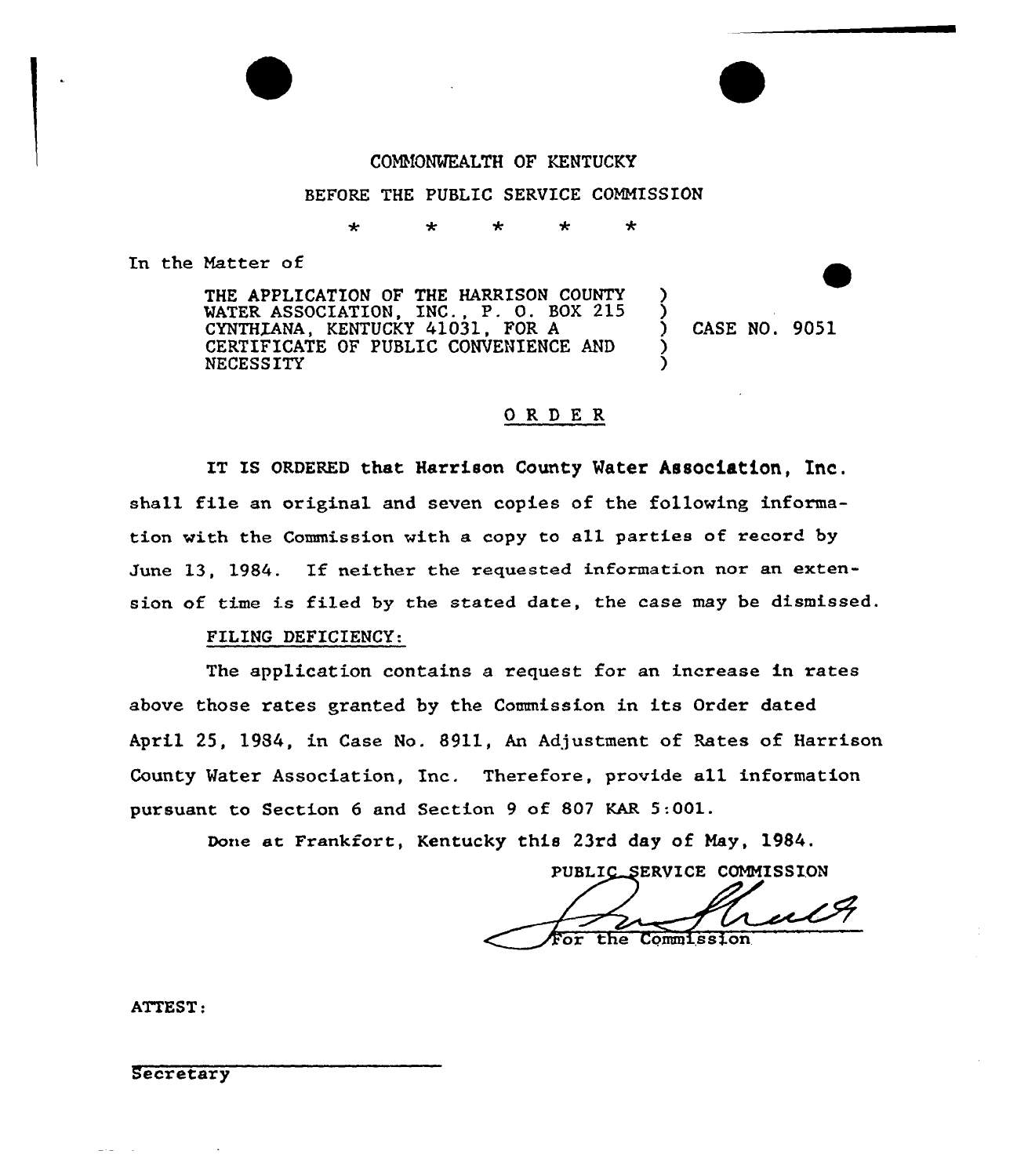

#### APPENDIX B

APPENDIX TO AN ORDER OF THE PUBLIC SERVICE COMMISSION IN CASE NO. 8775 DATED 5/23/84

### BILLING ANALYSIS

The billing analysis is the chart reflecting the usage by the customers as well as the revenue generated by a specific level of rates. A billing analysis of both the current and proposed rates is mandatory for analysis of a rate filing. The following is <sup>a</sup> step-by-step description which may be used to complete the billing analysis. A completed sample of a biling analysis is also included.

Usage Table {Usage by Rate Increment) a.

 $\bullet$ 

 $\mathbb{R}^2$ 

Information needed to complete the usage table should be<br>obtained from the meter books or other available usage obtained from the meter books or other available usage<br>records. The usage table is used to spread total usage<br>i.ito the proper incremental rate step. Initial recording of usage should be in 100 gallon increments Where there are only a few very large users or contract customers, actual usage should be used. Usage between  $0-100$  gallons should be shown as  $100$ , between  $101-200$  as 200, etc. The usages and customers are then combined for purposes of the usage table as follows:

Column No. <sup>1</sup> is the incremental steps in the present or proposed rate schedule for which the analysis is being made. Column No. 2 is the number of bills in each<br>incremental rate step. Column No. 3 is the total incremental rate step. Column No. <sup>3</sup> is the total gallons used in each incremental rate step. Nos. 4, 5, 6, 7, <sup>8</sup> and 9 are labeled to correspond to the incremental rate steps shown in Column No. 1 and contains the actual number of gallons used in each incremental rate step.

Example for completing Usage Table is as followss

Column No. <sup>1</sup> is incremental rate steps.

Columns No. <sup>2</sup> and 3 are completed by using information obtained from usage records.

Columns No. 4, 5. 6, 7, 8, and 9 are completed by the following steps:

Step 1: 1st 2,000 gallons minimum bill rate level 432 Bills 518, 400 gallons used All bills use 2,000 gallons or less, therefore, all usage is recorded in Column 4.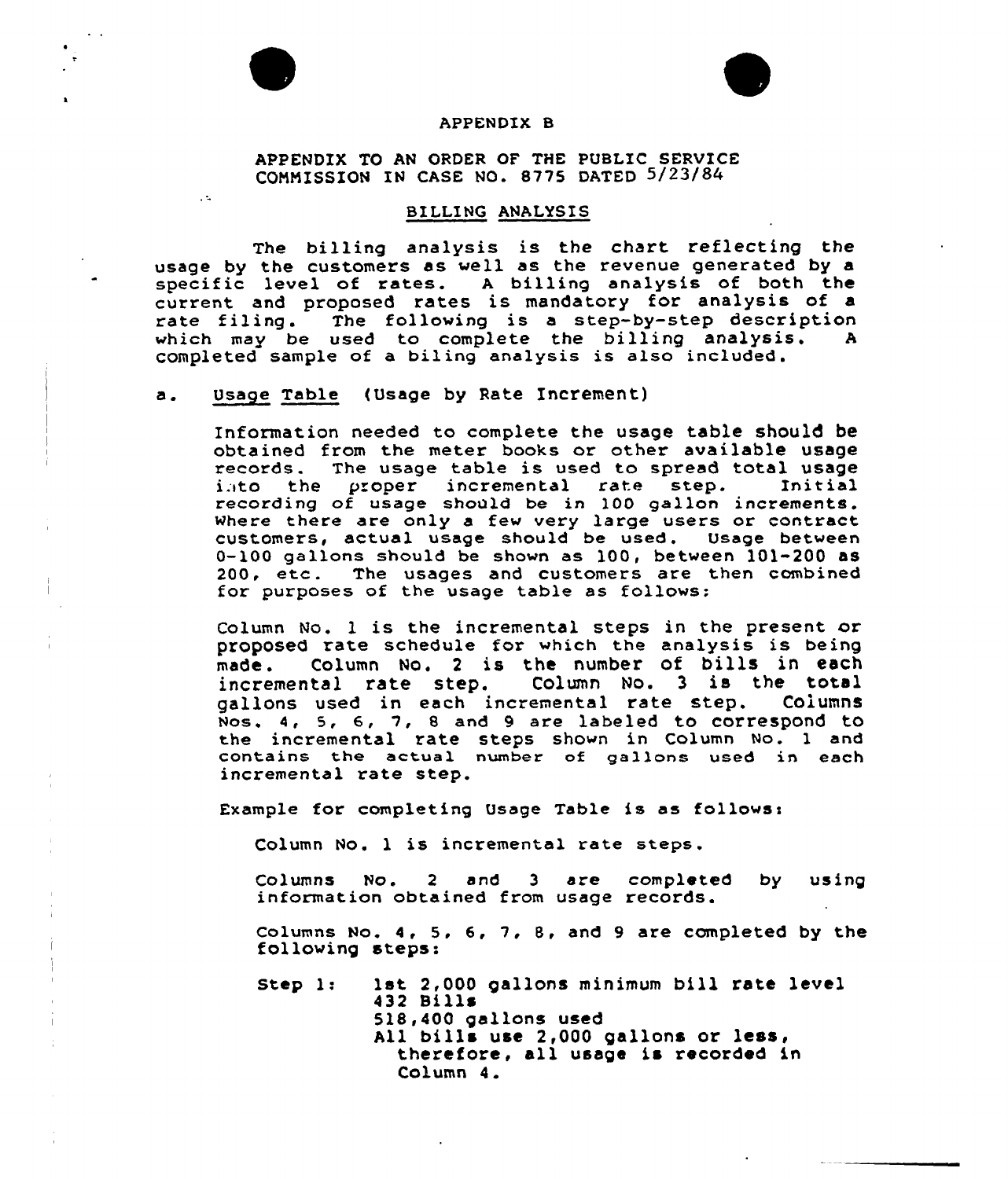| Step 2:<br>$\sim 10$ | Next 3,000 gallons rate level<br>1,735 Bills<br>4,858,000 gallons used<br>1st 2,000 minimum x 1,735 bills = 3,470,000<br>gallons - record in Column 4<br>Next 3,000 gallons - remainder of water over<br>$2,000 = 1,388,000 - record in Column 5$                                                                                                                                                                                                                                                       |
|----------------------|---------------------------------------------------------------------------------------------------------------------------------------------------------------------------------------------------------------------------------------------------------------------------------------------------------------------------------------------------------------------------------------------------------------------------------------------------------------------------------------------------------|
| Step 3:              | Next 10,000 gallons rate level<br>1,830 Bills<br>16,268,700 gallons used<br>$1st$ 2,000 minimum x 1,830 bills = 3,660,000<br>gallons - record in Column 4<br>Next 3,000 gallons x 1,830 bills = 5,490,000<br>gallons - record in Column 5<br>Next 10,000 gallons - remainder of water over<br>$3,000 = 7,118,700$ gallons - record in<br>Column <sub>6</sub>                                                                                                                                            |
| Step 4:              | Next 25,000 gallons rate level<br>650 bills<br>15,275,000 gallons used<br>1st 2,000 minimum x 650 bills = 1,300,000<br>gallons record in Column 4<br>Next 3,000 gallons x 650 bills = 1,950,000<br>gallons record in Column 5<br>Next 10,000 gallons x 650 bills = 6,500,000<br>gallons - record in Column 6<br>Next 25,000 gallons - remainder of water over<br>10,000 gallons = $5,525,000$ gallons - record<br>in Column 7                                                                           |
| Step 5:              | Over 40,000 gallons rate level<br>$153$ bills<br>9,975,600 gallons used<br>$1st$ 2,000 minimum x 153 bills = 306,000<br>gallons - record in Column 4<br>Next 3,000 gallons x 153 bills = 459,000<br>gallons - record in Column 5<br>Next 10,000 gallons x 153 bills = 1,530,000<br>gallons - record in Column 6<br>Next 25,000 gallons x 153 bills = 3,825,000<br>gallons - record in Column 7<br>Over 40,000 gallons - remainder of water over<br>$25,000 = 3,855,600$ gallons - record in<br>Column 8 |
| Step 6:              | Total each column for transfer to Revenue<br>Table.                                                                                                                                                                                                                                                                                                                                                                                                                                                     |

 $\sim 100$ 

 $\mathcal{L}_{\text{max}}$ 

 $\frac{1}{2}$ 

 $\mathbf{v}^{(1)}$ 

 $\frac{1}{2}$ 

 $\pm$ 

 $\sim$   $^{-1}$ 

 $\hat{\mathcal{L}}$ 

 $\mathcal{L}^{\text{max}}_{\text{max}}$  and  $\mathcal{L}^{\text{max}}_{\text{max}}$ 

 $\sim 10^{-10}$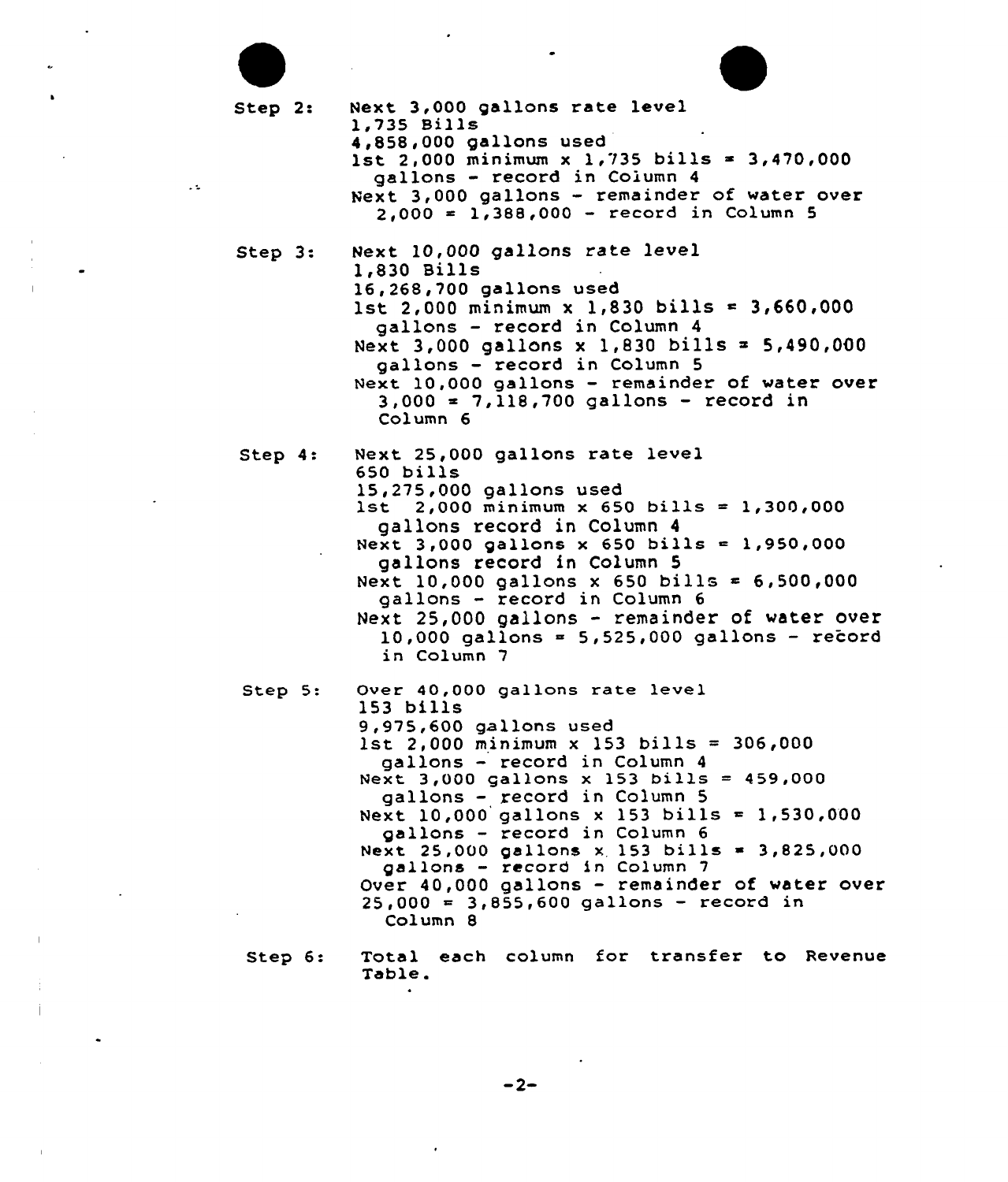

b. Revenue Table (Revenue by Rate increment)

Revenue Table is used to determine the revenue produced from the Usage Table. Column No. 1 is the incremental rate steps in the rate schedule for which the analysis<br>is being made. Column No. 2 indicates the total number<br>of bills. Column No. 3 is the number of gallons Column No. 3 is the number of gallons accumulated in each rate increment (Totals from Columns 4, 5, 6, 7 and 8 of the above usage table). Column No.<br>4 is the rates to be used in determining revenue. Column No. 5 contains revenue produced.

Example for completing Revenue Table is as follows:

Complete Columns no. 1, <sup>2</sup> and <sup>3</sup> using information from usage Table.

Complete Column No. <sup>4</sup> using rate either present or proposed.

Column No. <sup>5</sup> is completed by first multiplying the bills times the minimum charge.

Then, starting with the second rate increment, multiply Column No. <sup>3</sup> by Column No. <sup>4</sup> and total.